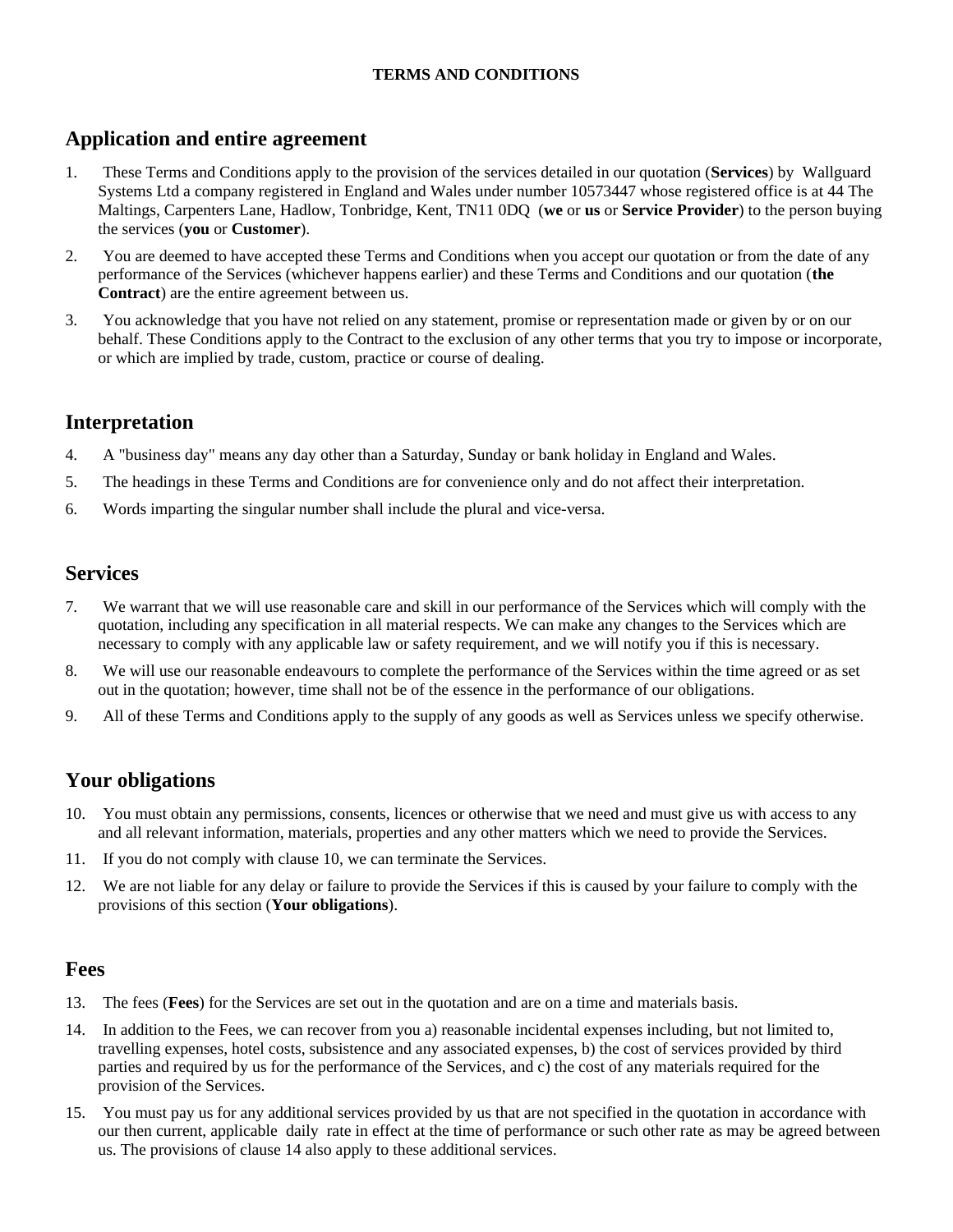16. The Fees are inclusive of any applicable VAT and other taxes or levies which are imposed or charged by any competent authority.

### **Cancellation and amendment**

- 17. We can withdraw, cancel or amend a quotation if it has not been accepted by you, or if the Services have not started, within a period of 30 days from the date of the quotation, (unless the quotation has been withdrawn).
- 18. Either we or you can cancel an order for any reason prior to your acceptance (or rejection) of the quotation.
- 19. If you want to amend any details of the Services you must tell us in writing as soon as possible. We will use reasonable endeavours to make any required changes and additional costs will be included in the Fees and invoiced to you.
- 20. If, due to circumstances beyond our control, including those set out in the clause below (**Circumstances beyond a party's control**), we have to make any change in the Services or how they are provided, we will notify you immediately. We will use reasonable endeavours to keep any such changes to a minimum.

#### **Payment**

- 21. We will invoice you for payment of the Fees either:
	- a. when we have completed the Services; or
	- b. on the invoice dates set out in the quotation.
- 22. You must pay the Fees due within 14 days of the date of our invoice or otherwise in accordance with any credit terms agreed between us.
- 23. Time for payment shall be of the essence of the Contract.
- 24. Without limiting any other right or remedy we have for statutory interest, if you do not pay within the period set out above, we will charge you interest at the rate of 4% per annum above the base lending rate of the Bank of England from time to time on the amount outstanding until payment is received in full.
- 25. All payments due under these Terms and Conditions must be made in full without any deduction or withholding except as required by law and neither of us can assert any credit, set-off or counterclaim against the other in order to justify withholding payment of any such amount in whole or in part.
- 26. If you do not pay within the period set out above, we can suspend any further provision of the Services and cancel any future services which have been ordered by, or otherwise arranged with, you.
- 27. Receipts for payment will be issued by us only at your request.
- 28. All payments must be made in British Pounds unless otherwise agreed in writing between us.

#### **Sub-Contracting and assignment**

- 29. We can at any time assign, transfer, charge, subcontract or deal in any other manner with all or any of our rights under these Terms and Conditions and can subcontract or delegate in any manner any or all of our obligations to any third party.
- 30. You must not, without our prior written consent, assign, transfer, charge, subcontract or deal in any other manner with all or any of your rights or obligations under these Terms and Conditions.

#### **Termination**

- 31. We can terminate the provision of the Services immediately if you:
	- a. commit a material breach of your obligations under these Terms and Conditions; or
	- b. fail to make pay any amount due under the Contract on the due date for payment; or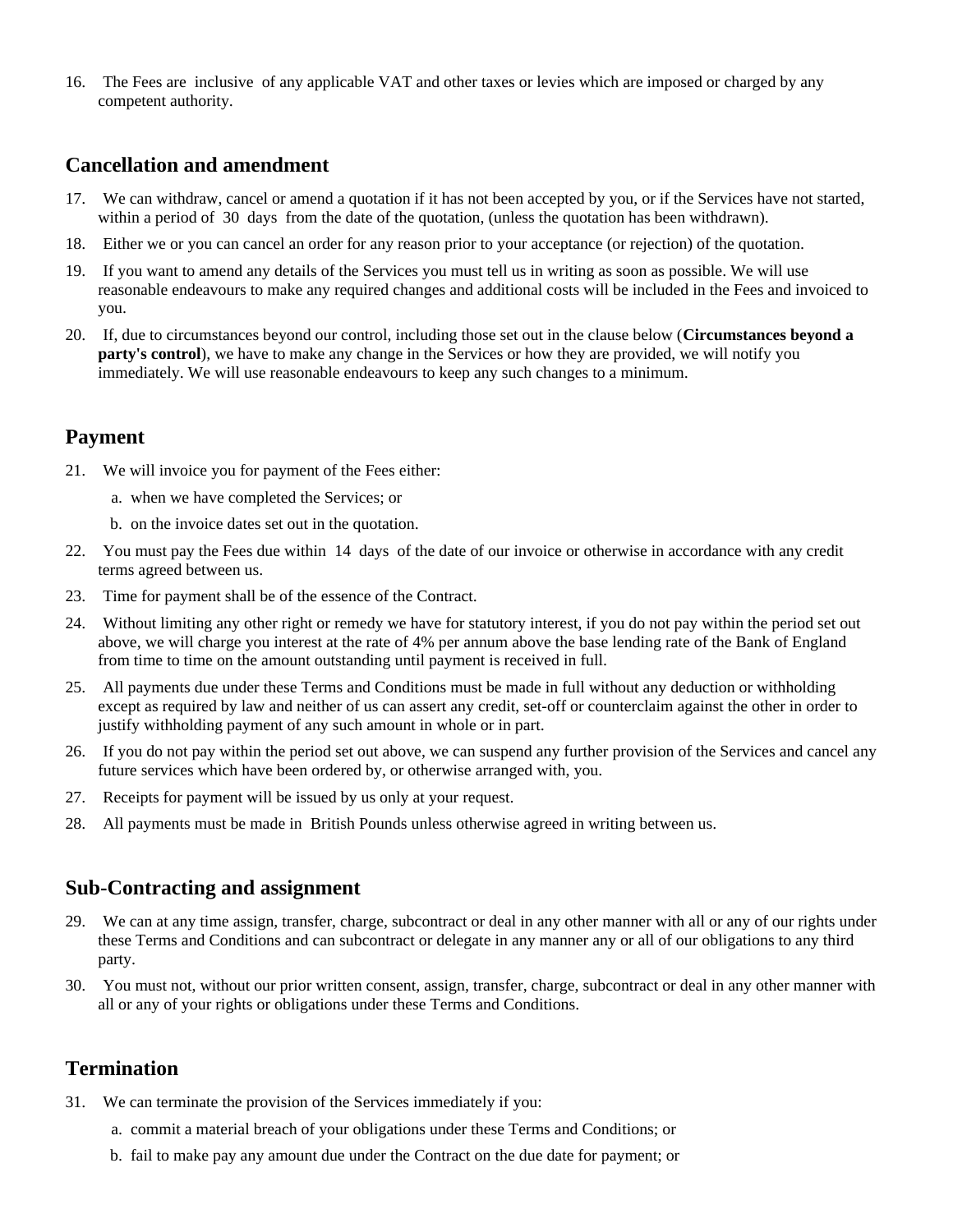- c. are or become or, in our reasonable opinion, are about to become, the subject of a bankruptcy order or take advantage of any other statutory provision for the relief of insolvent debtor; or
- d. enter into a voluntary arrangement under Part 1 of the Insolvency Act 1986, or any other scheme or arrangement is made with its creditors; or
- e. convene any meeting of your creditors, enter into voluntary or compulsory liquidation, have a receiver, manager, administrator or administrative receiver appointed in respect of your assets or undertakings or any part of them, any documents are filed with the court for the appointment of an administrator in respect of you, notice of intention to appoint an administrator is given by you or any of your directors or by a qualifying floating charge holder (as defined in para. 14 of Schedule B1 of the Insolvency Act 1986), a resolution is passed or petition presented to any court for your winding up or for the granting of an administration order in respect of you, or any proceedings are commenced relating to your insolvency or possible insolvency.

## **Intellectual property**

32. We reserve all copyright and any other intellectual property rights which may subsist in any goods supplied in connection with the provision of the Services. We reserve the right to take any appropriate action to restrain or prevent the infringement of such intellectual property rights.

# **Liability and indemnity**

- 33. Our liability under these Terms and Conditions, and in breach of statutory duty, and in tort or misrepresentation or otherwise, shall be limited as set out in this section.
- 34. The total amount of our liability is limited to the total amount of Fees payable by you under the Contract.
- 35. We are not liable (whether caused by our employees, agents or otherwise) in connection with our provision of the Services or the performance of any of our other obligations under these Terms and Conditions or the quotation for:
	- a. any indirect, special or consequential loss, damage, costs, or expenses or;
	- b. any loss of profits; loss of anticipated profits; loss of business; loss of data; loss of reputation or goodwill; business interruption; or, other third party claims; or
	- c. any failure to perform any of our obligations if such delay or failure is due to any cause beyond our reasonable control; or
	- d. any losses caused directly or indirectly by any failure or your breach in relation to your obligations; or
	- e. any losses arising directly or indirectly from the choice of Services and how they will meet your requirements or your use of the Services or any goods supplied in connection with the Services.
- 36. You must indemnify us against all damages, costs, claims and expenses suffered by us arising from any loss or damage to any equipment (including that belonging to third parties) caused by you or your agents or employees.
- 37. Nothing in these Terms and Conditions shall limit or exclude our liability for death or personal injury caused by our negligence, or for any fraudulent misrepresentation, or for any other matters for which it would be unlawful to exclude or limit liability.

# **Data Protection**

- 38. When supplying the Services to the Customer, the Service Provider may gain access to and/or acquire the ability to transfer, store or process personal data of employees of the Customer.
- 39. The parties agree that where such processing of personal data takes place, the Customer shall be the 'data controller' and the Service Provider shall be the 'data processor' as defined in the General Data Protection Regulation (**GDPR**) as may be amended, extended and/or re-enacted from time to time.
- 40. For the avoidance of doubt, 'Personal Data', 'Processing', 'Data Controller', 'Data Processor' and 'Data Subject' shall have the same meaning as in the GDPR.
- 41. The Service Provider shall only Process Personal Data to the extent reasonably required to enable it to supply the Services as mentioned in these terms and conditions or as requested by and agreed with the Customer, shall not retain